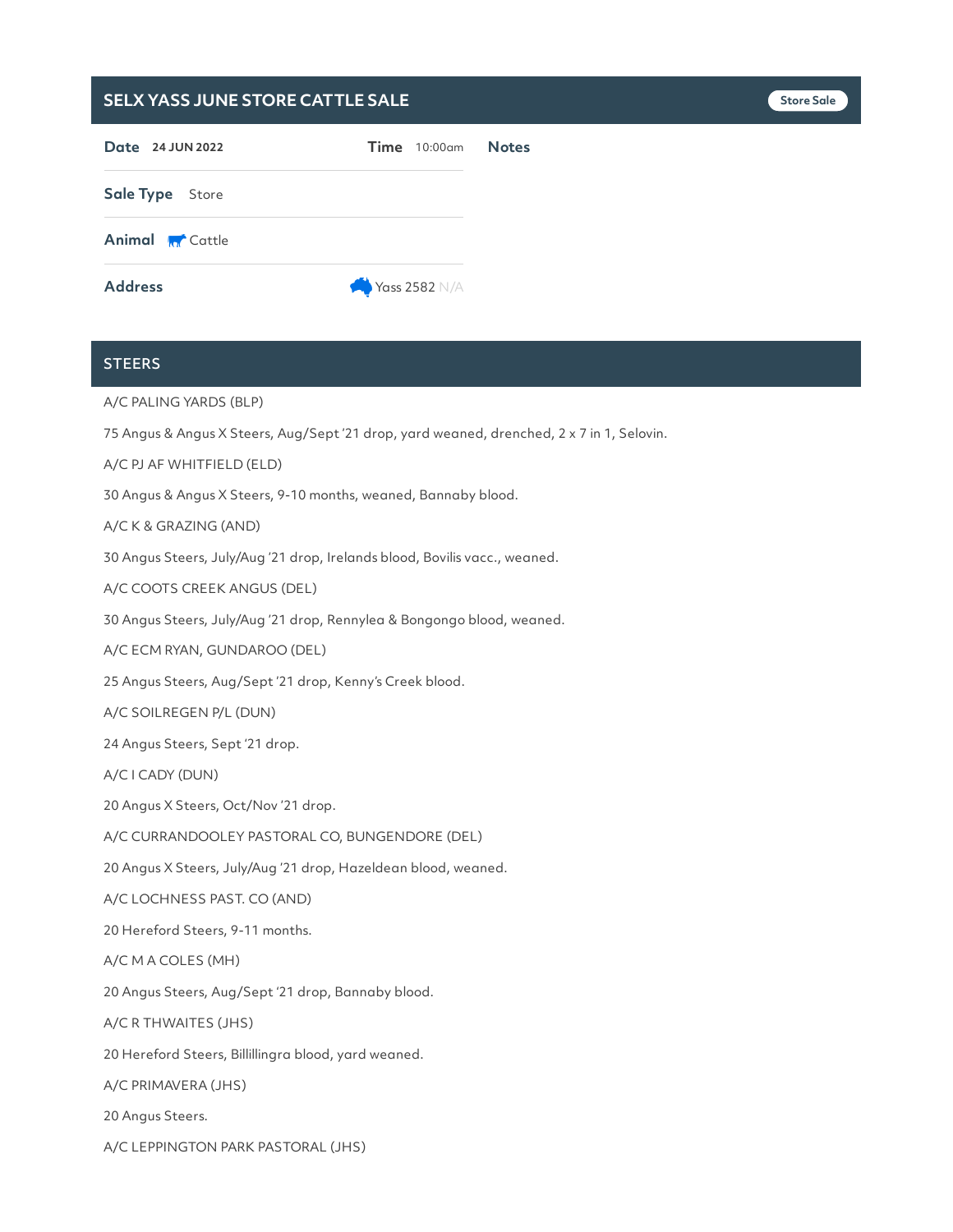20 Angus Steers.

A/C GREENHILLS PASTORAL, WERAI (DEL)

20 Angus X Euro Steers.

A/C R. LANG (AND)

16 Angus X Steers, 8-10 months.

A/C MCLEAN & MCLEAN (MH)

15 Angus Steers, Sept/Oct '21 drop, Milla Murrah blood.

A/C HEARD HOLDINGS (JHS)

15 Hereford and Angus Steers.

A/C CORALYN PASTORAL (BLP)

12 Angus Steers, Anvil/Banquet blood,

yard weaned, drenched, 2 x 7 in 1.

A/C CRAGO AND BARBER (DUN)

11 Angus Steers, Sept '21 drop.

A/C CADFOR MURRAY GREY STUD (AND)

10 Murray Grey Steers, 11-12 months, 2 x Bovilis MH + IBR, drenched.

A/C B & M PRICE (DUN)

10 Angus Steers, Aug/Sept '21 drop.

A/C ADRIENNE RYAN (HT)

10 Angus Steers, Sept '21 drop, Bongongo Angus blood.

A/C S & N PRICE (DUN)

6 Angus Steers, Aug '21 drop.

A/C GREENHILLS PASTORAL, WERAI (DEL)

6 Angus X Hereford Steers.

### **HEIFERS**

A/C PALING YARDS (BLP)

40 Angus & Angus X Heifers, Aug/Sept '21 drop, yard weaned, drenched, 2 x 7 in 1,

Selovin.

A/C COOTS CREEK ANGUS (DEL)

30 Angus Heifers, July/Aug '21 drop, Rennylea & Bongongo blood, weaned.

A/C ECM RYAN, GUNDAROO (DEL)

25 Angus Heifers, Aug/Sept '21 drop, Kenny's Creek blood.

A/C M A COLES (MH)

20 Angus Heifers, Aug/Sept '21 drop, Bannaby blood.

A/C ICADY (DUN)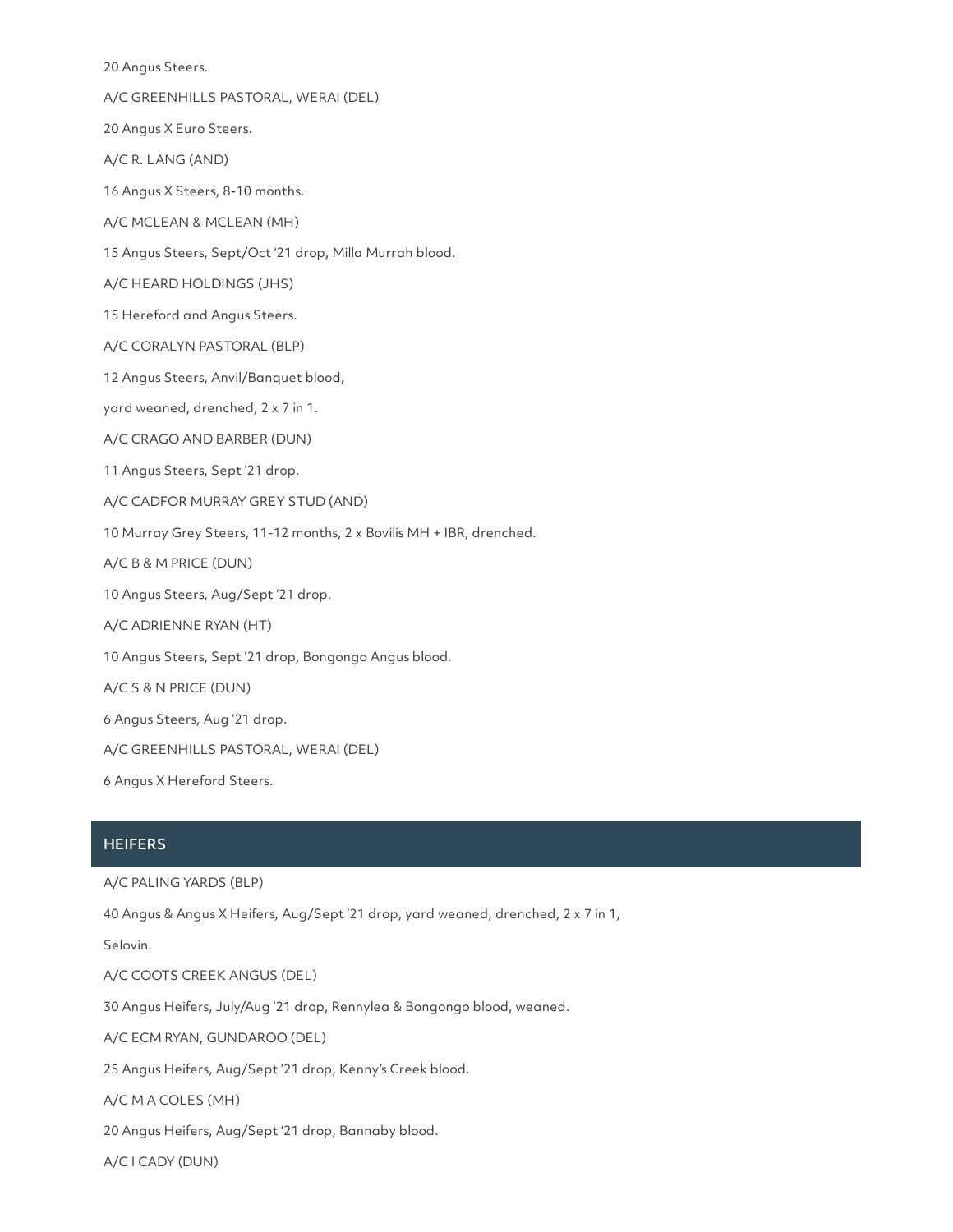20 Angus X Heifers, Oct/Nov '21 drop. A/C CURRANDOOLEY PASTORAL CO, BUNGENDORE (DEL) 20 Angus X Heifers, July/Aug '21 drop, Hazeldean blood, weaned. A/C M & S SHARMAN, JUGIONG (DEL) 20 Angus Heifers, July/Aug '21 drop, Bongongo blood, drenched, 5 in 1 vacc., yard weaned. A/C R. LANG (AND) 16 Angus X Heifers, 8-10 months. A/C B & M PRICE (DUN) 11 Angus Heifers, Aug/Sept '21 drop. A/C R THWAITES (JHS) 10 Hereford Heifers, Billillingra blood, yard weaned. A/C PRIMAVERA (JHS) 10 Angus Heifers. A/C LEPPINGTON PARK PASTORAL (JHS) 10 Angus Heifers. A/C HEARD HOLDINGS (JHS) 5 Hereford and Angus Heifers. A/C S & N PRICE (DUN) 5 Angus Heifers, Aug '21 drop. A/C CRAGO AND BARBER (DUN) 2 Angus Heifers, Sept '21 drop.

## MIXED SEX

A/C BALLYMENA ROSLYN (ELD)

42 Angus mixed sex calves, 10–11 months, weaned,

Hard Hat blood.

A/C THE BREEDER (MH)

30 Angus & Angus X mixed sex calves, 6-10 months.

## PTIC FEMALES

A/C LONG RIVER PASTORAL (JHS)

10 Charolais X Limousin X Shorthorn Heifers, PTIC to Simmental bull.

A/C CADFOR MURRAY GREY STUD (AND)

5 Murray Grey Heifers, PTIC to Murray Grey bull.